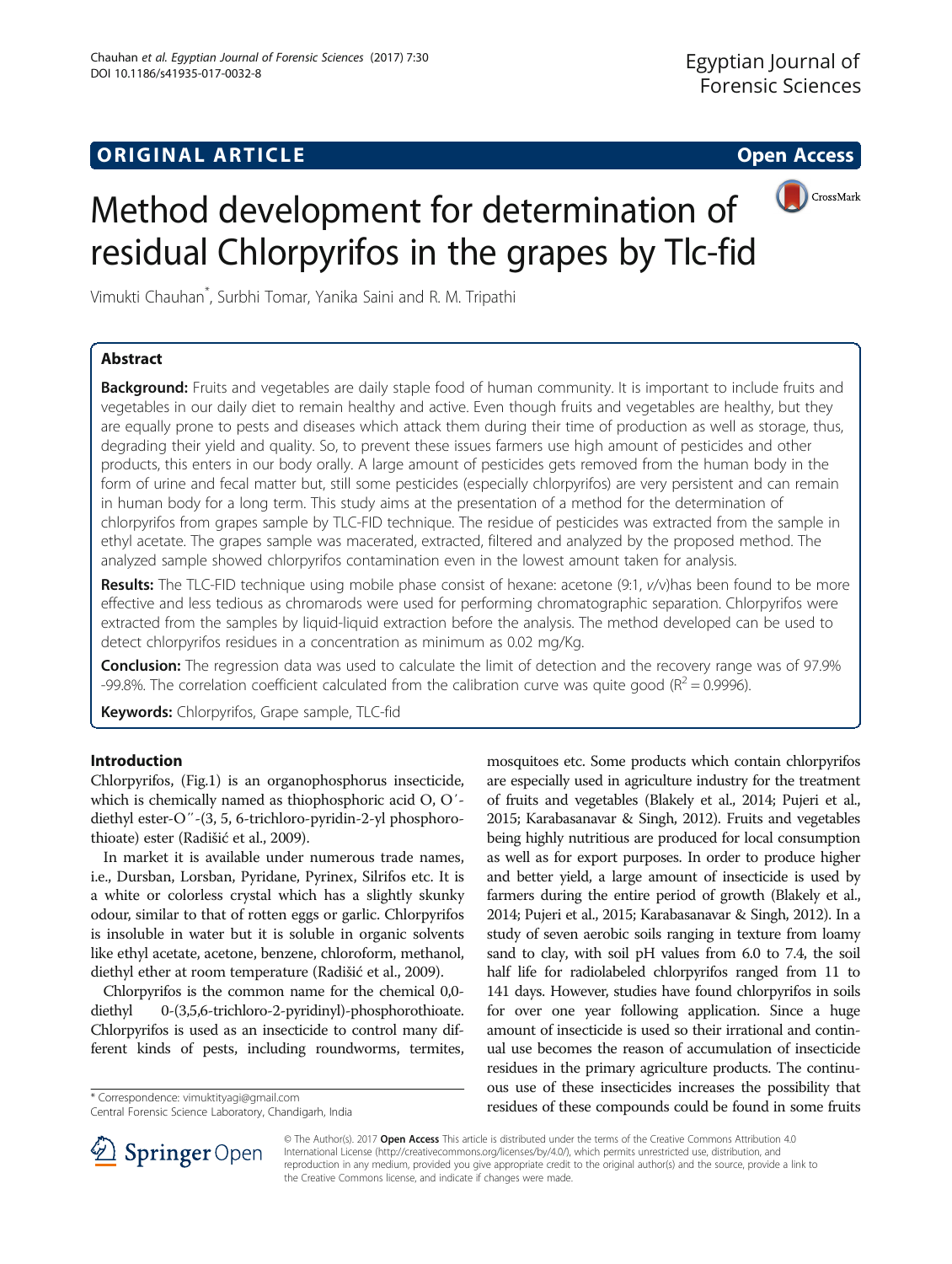and vegetables, thus making this matter a public health and sanitary defense issue (Blakely et al., [2014;](#page-5-0) Pujeri et al., [2015;](#page-6-0) Karabasanavar & Singh, [2012](#page-6-0)). Also, being an organophosphorus insecticide, chlorpyrifos acts as poison if it is touched, inhaled, injected or eaten in any manner (Eaton et al., [2008](#page-5-0); Watts, [2013](#page-6-0)). Chlorpyrifos affects the nervous system. On exposure to chlorpyrifos, it moves to all the parts of the body through metabolic pathways and when the body tries to break it down into its metabolites it gets converted to another form which is called chlorpyrifos oxon. This oxon further binds permanently to the enzymes, which controls the messages that travel between the nerve cells (Eaton et al., [2008](#page-5-0); Watts, [2013](#page-6-0)). Nerves and muscles do not respond correctly when this oxon binds with too many of the enzymes. This causes the body to make more enzymes so that normal nerve function can resume. The body can break down and excrete most of the unbound chlorpyrifos in feces and urine within a few days. Chlorpyrifos that finds its way into the nervous system may stay there much longer. Chlorpyrifos is principally excreted in the urine (Eaton et al., [2008;](#page-5-0) Watts, [2013\)](#page-6-0).

For human beings to remain healthy, it is important to include fruits and vegetables in their diet for most of the actions taking place in our body. Even though these fruits and vegetables are healthy but they are equally prone to pests and diseases which attack them during their time of production as well as storage thus, degrading their yield and quality (Blakely et al., [2014;](#page-5-0) Pujeri et al., [2015;](#page-6-0) Karabasanavar & Singh, [2012\)](#page-6-0). So, to prevent these issues farmers use high amount of pesticides and other products. Even though the use of pesticides has increased the quality and quantity of fruits and vegetables but it has also affected the life of its consumers by causing a large number of health issues to the human beings. Although a large amount of pesticides gets removed from the human body in the form of urine and fecal matter but, still some pesticides (especially chlorpyrifos) are very persistent and can remain in human body for a long term (Eaton et al., [2008;](#page-5-0) Watts, [2013\)](#page-6-0).

Detailed survey of literature for chlorpyrifos revealed that various techniques have been discovered and used for the assay of chlorpyrifos residue in fruits and vegetables samples. These techniques include TLC (Tewari, [1976](#page-6-0)), HPLC with UV detection (High Performance Liquid Chromatography) (Richard et al., [2006](#page-6-0); Sajjad et al., [2009](#page-6-0); Cozma et al., [2011;](#page-5-0) Devendra et al., [2011](#page-5-0); Barkat et al., [2012;](#page-5-0) Paranthaman et al., [2012;](#page-6-0) Shailendra et al., [2012](#page-6-0); Alamgir et al., [2013;](#page-5-0) Tordzagla et al., [2013\)](#page-6-0), Liquid chromatography-tandem Mass spectrometery (Steven et al., [2005](#page-6-0); Rohan et al., [2012\)](#page-6-0), High Performance Thin Layer Chromatography (HPTLC) (Iqbal et al., [2007](#page-6-0); YueY et al., [2008](#page-6-0); Akkad & Schwack, [2012](#page-5-0); RouhollahD et al., [2012\)](#page-6-0), Gas chromatography–Mass spectrometry(GC-MS) (Paranthaman et al., [2012](#page-6-0); Steven et al., [2005](#page-6-0); Tomas et al., [2012](#page-6-0)),Gas Chromatography with Electron Capture detection (GC-ECD) (Devendra et al., [2011;](#page-5-0) Paranthaman et al., [2012](#page-6-0); Mohammad et al., [2010](#page-6-0); Subhash et al., [2010](#page-6-0)), Spectrophotometry (Venugopal et al., [2012](#page-6-0)), Reflectance near-infrared spectroscopy (Umesh et al., [2012\)](#page-6-0), Chemiluminescence assay (Aifang et al., [2008](#page-5-0)), immunoassay (Gabaldón & Maquieira, [2007](#page-6-0)) and Capillary electrochromatography, (Weimin et al., [2010](#page-6-0)) but in present study an attempt has been made to analyze chlorpyrifos by Thin Layer Chromatography-Flame Ionization Detection technique (TLC-FID) and to validate the method. TLC-FID is a technique which combines the advantages of TLC with the possibility of quantitation using FID. (Cebolla et al., [1998;](#page-5-0) Bharati et al., [1993](#page-5-0); Stephens et al., [1998](#page-6-0); Jiang et al., [2008;](#page-6-0) Ranny, [1987](#page-6-0)) The separation is made with the TLC Method on chromarods instead of TLC plates and the detection of chlorpyrifos is done with a FID. To separate and identify chlorpyrifos poison, standard solution was prepared and spotted on chromarods with micro dispenser and the rods were made to run in the Hexane: Acetone solvent system and was afterwards subjected to TLC-FID instrument/ IATROSCAN MK-6 s, after which the chromatograms were generated. (Cebolla et al., [1998;](#page-5-0) Bharati et al., [1993](#page-5-0); Stephens et al., [1998](#page-6-0); Jiang et al., [2008](#page-6-0); Ranny, [1987\)](#page-6-0)Only few methods have been reported for the determination of pesticide residue in leafy vegetables. The methods adopted so far include HPLC with UV detection, (Barkat et al., [2012;](#page-5-0) Paranthaman et al., [2012;](#page-6-0) Shailendra et al., [2012](#page-6-0)) Capillary Chromatography (Weimin et al., [2010\)](#page-6-0) and Gas Chromatography with electron capture detector. (Subhash et al., [2010](#page-6-0); Hussain & Samia, [2010\)](#page-6-0)

The current "Joint Meeting on Pesticide Residues" (JMPR) that comprises the WHO Core Assessment Group and the FAO Panel of Experts on Pesticide Residues in Food and the Environment is responsible for reviewing pesticide toxicological data and estimating Acceptable Daily Intakes (ADI), acute reference doses (ARfDs). JMPR

<span id="page-1-0"></span>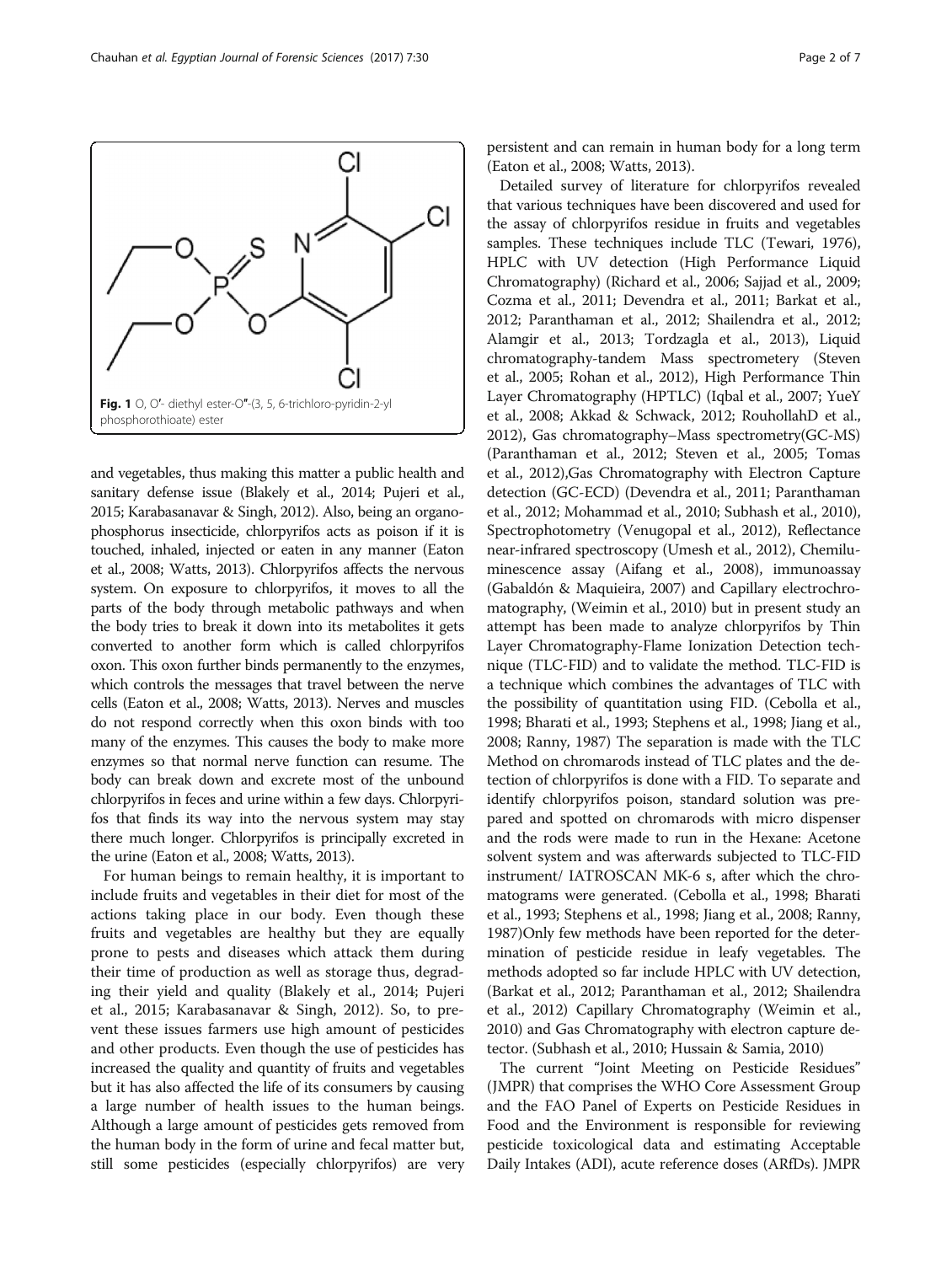<span id="page-2-0"></span>has fixed the ADI (per day per kg body weight) for Chlorpyrifos as 0.01 mg/kg (Bhushan et al., [2013\)](#page-5-0).

#### **Methods**

## Sampling

Grape samples were collected from the local fruit and vegetable market around Chandigarh, India. The samples were subjected to refrigeration and analysis within a week of collection. All samples were freshly extracted.

## Materials

- Acetone, E. Merck
- Hexane, E. Merck
- Ethyl Acetate, E. Merck
- 99% pure Chlorpyrifos Standard, Accustandard Inc.
- Deionized Water
- Sodium Sulfate, Anhydrous
- Grape

## Measurement conditions for TLC FID

- Principle of Separation: Thin Layer Chromatography with the use of Chromarods (a special rod coated with a thin layer adsorbent)
- Detection: Hydrogen Flame Ionization Detector  $(FID)$  MK- $6(s)$
- Detection Time: 25 s/scan
- Hydrogen Flow Monitor: Electronic flow meter (digital display)
- Air Flow Monitor: Air flow meter (float type)
- Chromarod Holder: Available for loading 10 Chromarods
- Measuring Modes: Normal scan/Blank scan
- Power: AC 100,120,220&240 V, 50/60 Hz
- Power Requirement: ~50 VA
- Temp. /Humidity:  $10~35^{\circ}$  C/20-80 RH
- Dimensions: ~520x430x265mm MK-6 s~520x430x260
- Weight: ~25Kg MK-6 s: ~23Kg

## Extraction of Chlorpyrifos residue from grapes

The efficiency of ethyl acetate extraction method was not tested within this paper as it had been proven to be suitable for a very wide range of pesticide–commodity combinations. The chlorpyrifos pesticide was extracted from grapes samples with optimized extraction method (Hussain & Samia, [2010\)](#page-6-0). 100 g of grapes were macerated with 10–15 g sodium sulfate (anhydrous) and 15 g of sodium bicarbonate in a pestle and mortar to make a fine paste. After maceration, the sample was extracted in 100 mL ethyl acetate at room temperature on mechanical shaker for one hour. The extract (pH 8) was filtered through Teflon filter 0.45 μm and the procedure was repeated by washing the remaining sample 2–3 times with ethyl acetate and concentrated on rotary evaporator. The final volume was made 5 mL with ethyl acetate in a

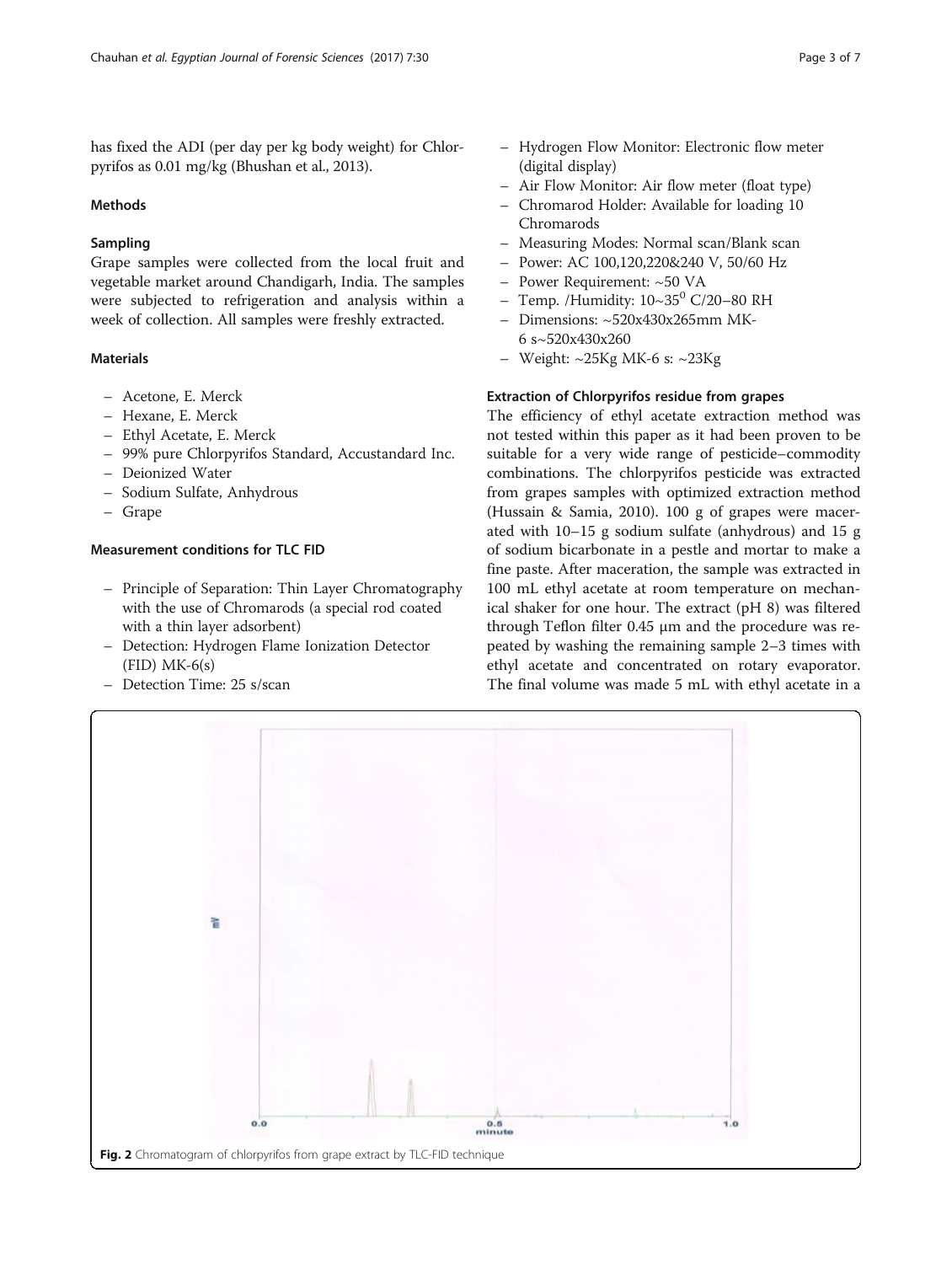| Concentration as<br>percent of 20 µg/mL | EP peak area as<br>mean of 3 injections | Found Concentration<br>$(\mu q/mL)$ | % Recovery |
|-----------------------------------------|-----------------------------------------|-------------------------------------|------------|
| 25                                      | 1,988,804                               | 24.912                              | 99.6       |
| 50                                      | 3,965,380                               | 49.479                              | 99.0       |
| 75                                      | 5,894,822                               | 73.459                              | 97.9       |
| 100                                     | 8,013,145                               | 99.788                              | 99.8       |
|                                         |                                         |                                     | 99.085     |
|                                         |                                         |                                     | 0.729      |
|                                         |                                         |                                     |            |

<span id="page-3-0"></span>Table 1 Results of assessment of linearity of TLC-FID method for assay of chlorpyrifos

glass flask and 20 μL of 5% formic acid in ethyl acetate solution were added to maintain pH 5–5.5,where most acid and base labile pesticide are sufficiently stabilized. The temperature during extraction was maintained between 25 and 33 °C to obtain good extraction efficiency and the temperature was not allowed to exceed 33 ° C.When deep frozen samples were processed the mixture of sample homogenate and the extracting solvent was kept in a water bath at 30°Cto reach the specified temperature range.

## Sample preparation

Standard stock solution was prepared by accurately weighing 0.1000 g of standard chlorpyrifos and dissolving it in ethyl acetate and making the volume 100 mL in a volumetric flask.

Working standard solutions of different concentrations were prepared (that is, 25 μg/mL, 50 μg/mL, 75 μg/mL, 100 μg/mL) by diluting the standard stock solution accordingly. Both the stock and working standard solutions were stored in a refrigerator.

## TLC-FID instrumentation

#### Preparation of mobile phase

The mobile phase was prepared by adding 54 ml of hexane in 6 ml of acetone  $(9:1, v/v)$  (Barkat et al., [2012](#page-5-0)). The mobile phase was poured in the developing chamber and was lined with filter paper and left as such for 30 min to make the chamber saturated with the vapors of mobile phase.

#### General requirements

S-III chromarods were used for performing chromatographic separation. Samples were applied using a Micro dispenser (DRUMMOND). Hydrogen and air flow were 160 mL/min and 2–2.5 mL/min respectively.

## Procedure

Set of 10 chromarods was previously assembled in a frame. IATROSCAN MK-6 s instrument was started and the rods were subjected to blank scan twice to initially activate the chromarods for further processing. The activated chromarods were kept on chromarod holder. Afterwards, the working standards of different concentrations and grape sample were applied using a micro dispenser. The chromarods were kept in the previously prepared solvent system kept in the development tank and was left as such for development. Chromarods were sequentially passed through  $H<sub>2</sub>$  flame in the IATROS-CAN FID for peak quantitation at 25 s/scan.

## Results and discussions

Since the efficiency of both the techniques gas chromatography/ mass spectrometry (GC/MS) and liquid

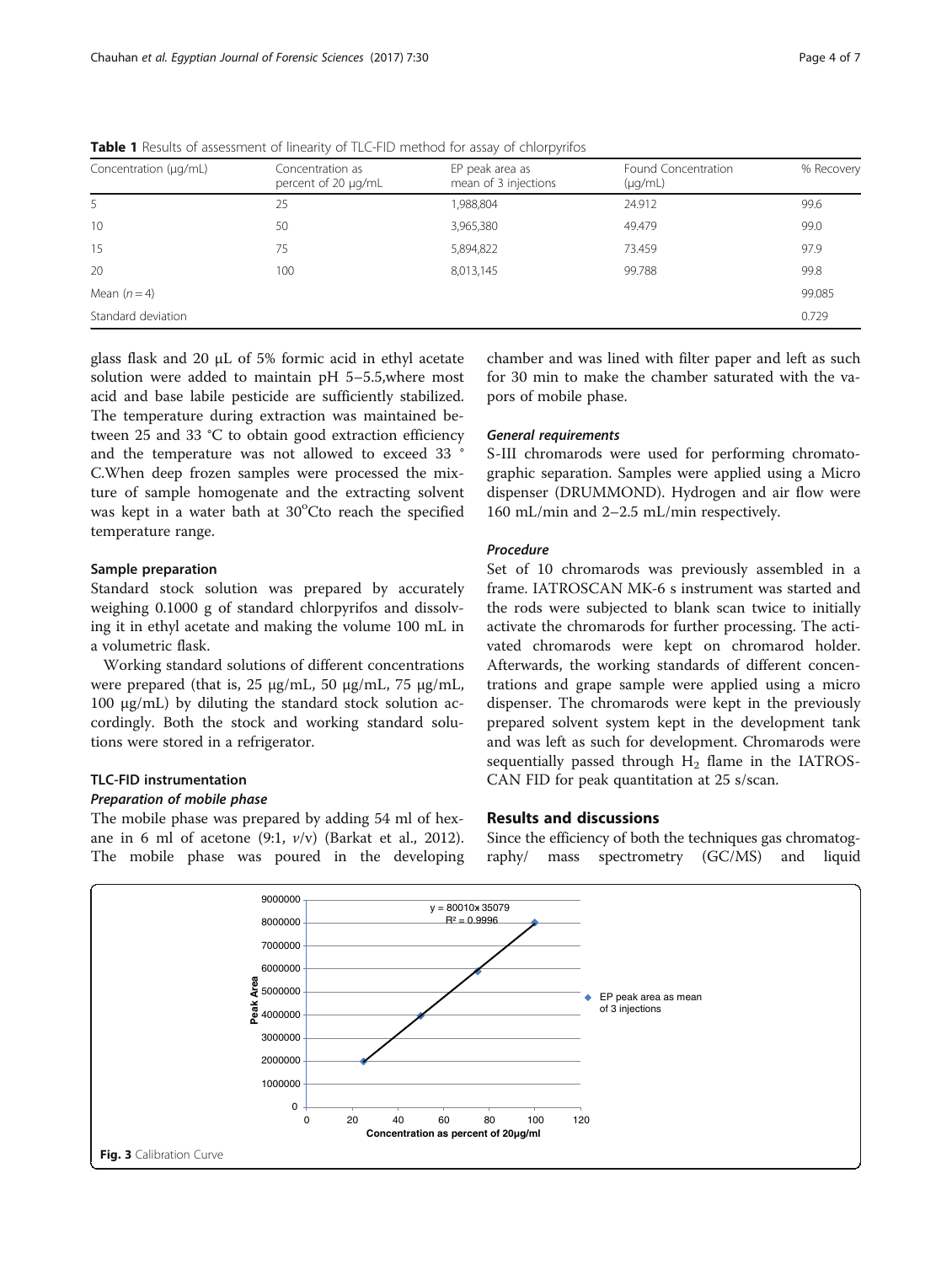<span id="page-4-0"></span>Table 2 System precision results (% RSD) of triplicate sample application of single sample dilution for chlorpyrifos

| Concentration (µg/mL) | Concentration as<br>percent of 20 µg/mL | % RSD; $(n = 3)$ |
|-----------------------|-----------------------------------------|------------------|
| -5                    | 25                                      | 1.00%            |
| 10                    | 50                                      | 1.00%            |
| 15                    | 75                                      | 1.00%            |
| 20                    | 100                                     | 1.00%            |
|                       |                                         |                  |

chromatography/tandem mass spectrometry (LC/MS/MS) had been tested extensively in the determination of residues of 446 pesticides in fruits and in the method, fortification recovery tests at high, medium, and low levels were conducted on 6 varieties of fruits and vegetables, i.e., apples, oranges, grapes, cabbage, tomatoes, and celery, with average recoveries falling within the range of 55.0–133.8% for 446 pesticides, among which average recoveries between 60.0–120.0% accounted for 99% of the results (Pang et al., [2006\)](#page-6-0). One can observe the effect of surface on the absorption of compounds studied in this work and thus there was no need to repeat those studies.

In the present work, a novel chromatographic methodology was developed to identify Chlorpyrifos, an organophosphorus insecticide residue in grapes samples by TLC-FID technique. The method developed is an alternative analytical method for the detection and confirmation of chlorpyrifos residue. The sample blank was assayed to verify that there are no significant peaks with similar retention times. The blank chromatogram exhibits no peak beyond normal noise level near the retention time of the analyte of interest. To optimize the method various concentrations of analyte were applied using a Micro dispenser and S-III chromarods were used for performing chromatographic separation. Sensitivity of the proposed TLC- FID method was assessed by examining peak interferences from other substances present in grapes extract. This was done by comparing the chromatograms of blank, grapes extract with the authentic chlorpyrifos standard. It was observed that none of the peak appears at the same retention time of pure standard chlorpyrifos. Pesticide residue (chlorpyrifos) was identified from its retention time appeared in grape extract chromatogram (Fig. [2](#page-2-0)) and confirmed by comparison with authentic standard.

Table 3 Method precision results (% RSD) for 4 individual preparations of a sample for Chlorpyrifos

| Concentration (µg/mL) | Peak Area % RSD; $(n = 4)$ |
|-----------------------|----------------------------|
| 5                     | 1.00%                      |
| 10                    | 1.00%                      |
| 15                    | 1.00%                      |
| -20                   | 1.00%                      |
|                       |                            |

The linearity was accomplished by making dilutions from stock standard solution. The linearity level, theoretical and actual concentrations as well as r2 value (correlation coefficient) for chlorpyrifos were also calculated. Recovery studies were also performed to examine the efficacy of method. The data used for calculation of the linearity and % recovery is represented as Table [1.](#page-3-0)

A linear calibration curve (Fig. [3\)](#page-3-0). was also constructed for chlorpyrifos from the linear regression and concentration. The x-axis of the calibration curve represents the concentration whereas the y-axis of the calibration curve represents the area count. The correlation coefficient (r2) from the plotted area response versus concentration for chlorpyrifos is 0.9996 which is ≥0.99. The average percent recovery for chlorpyrifos is 97.9% -99.8% of the amount prepared for 25–100% level.

The accuracy of the method was proven by using spiked solutions that were prepared by spiking in the appropriate amount of analyte of interest into the sample matrix and assayed using a standard. The recovery was within the acceptance criteria and the %RSD among the accuracy dilutions was ≤2.

Afterwards, for each standard concentration, the standard deviation of the "calculated concentrations" was determined and plotted over the actual concentrations of chlorpyrifos. Limit of Detection (LOD) is defined as three times the expected value of the standard deviation of the calculated concentrations at zero concentration. LOD was determined from standard deviation-concentration relationship.

The system precision (reproducibility) and method precision (repeatability) were evaluated using spiked samples. The system precision evaluated the ability of the method to analyze a single sample by applying the sample three times at each level. System precision (reproducibility) results are given in Table 2.

The method precision evaluated the ability of the method to analyze multiple dilutions of sample. This was determined by assaying four individual dilutions. Method Precision (Repeatability) results are given in Table 3.

The %RSD calculated for system precision evaluation ≤2% (Table 2) and that of method precision was also obtained as  $\leq 2\%$  (Table 3). Thus system precision criteria and method precision criteria were met. All acceptance criteria for the linearity of chlorpyrifos were also met.

| Table 4 Assay validation sheet |  |  |
|--------------------------------|--|--|
|--------------------------------|--|--|

| Parameter | Value              |
|-----------|--------------------|
| Accuracy  | $99.085 \pm 0.729$ |
| Slope     | 80,010             |
| Intercept | 35,079             |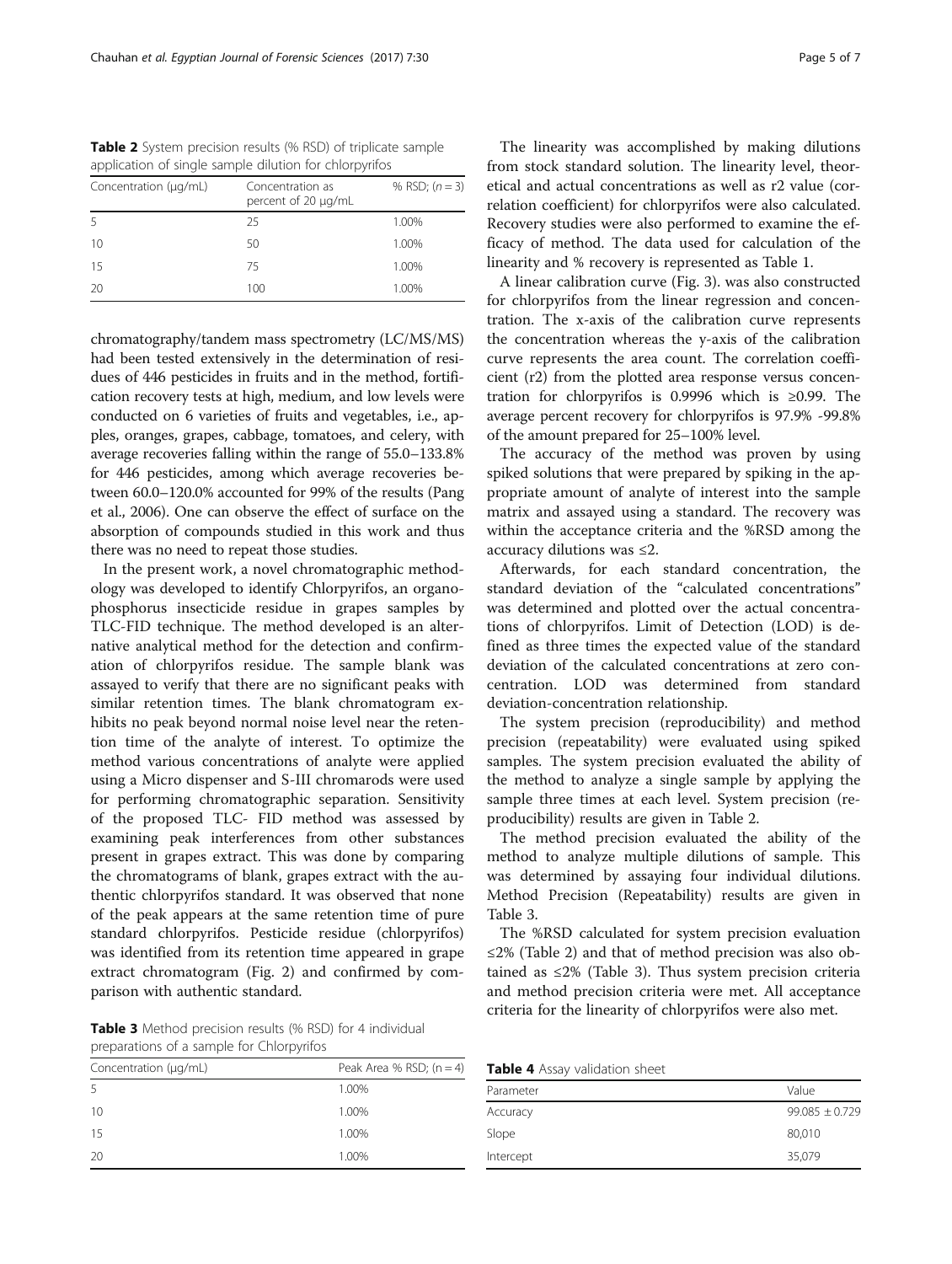<span id="page-5-0"></span>After defining the calibration curve, a calculated concentration was determined for each concentration and analyte based on the slope and intercept of the calibration curve and results are given in Table [4.](#page-4-0)

The method developed can be used to detect chlorpyrifos residues in a concentration as minimum as 0.02 mg/ Kg. The method verification elements of linearity, accuracy, specificity, precision and range met each of the respective elements' acceptance criteria.

#### Conclusions

The regression data was used to calculate the limit of detection for the method and recovery results were found to be in the range of 97.9% -99.8% The correlation coefficient calculated from the calibration curve and linear relationship was found to be  $R^2$  = 0.9996.

The method is precise, accurate and fast, with a standard relative error. The recovery and reproducibility was acceptable for chlorpyrifos based on the matrix spiked standards. The impurities and matrix effects from grapes were minimal and did not interfere with the quantization of any target compound.

The proposed novel method used for the determination of residual chlorpyrifos in the grapes is suitable for analyzing for compliance with current MRLs. In contrast to other TLC based methods, this method can be used alone for the determination of residual chlorpyrifos in sample of unknown origin and can produce reliable and valid results. In order to obtain the best reproducibility and separation, it is recommended to always use freshly activated chromarods and equilibrated solvent/ vapour phase in the developing chamber.

The elaborated method can be tested to cover a wide range of pesticides residue including organophosphorus, carbamate insecticide, synthetic pyrethroid and several other pesticides of various chemical classes from different matrix. Chromarods used in this technique can be subjected to multiple elutions in one or several solvent systems. Further chromarods can also be impregnated with silver nitrate or boric acid to improve separation of quite complex mixtures.

This study evidenced that the proposed novel method may be used in routine analysis of grapes, with low LOD value and good analytical precision.

#### Acknowledgements

I thank Central Forensic Science Laboratory, Chandigarh and Toxicology Division for permitting me to publish this article.

#### Ethical approval and consent to participate

"Not applicable" as our manuscript does not report on or involve the use of any animal or human data.

#### Author's contribution

VC Made substantial contributions to conception and design and interpretation of data; ST Made substantial contributions in acquisition of data or analysis. YS Involved in drafting the manuscript RMT Made

substantial contributions in revising it critically for important intellectual content and given final approval of the version to be published. We confirm that this work is original and has not been published elsewhere nor is it currently under consideration for publication elsewhere. In this paper, we report on the detection of chlorpyrifos residue via TLC-FID instrument in the extracted grape sample. This is significant because no pesticide has been detected on this instrument till date and this method will surely be of help in the future of forensic toxicology for the detection of pesticide poisoning in fruit samples. I thank Central Forensic Science Laboratory, Chandigarh and Toxicology Division for permitting me to publish this article. The paper should be of interest to readers in the areas of analytical chemistry and Forensic Toxicology. All authors read and approved the final manuscript.

#### Funding

This research did not receive any specific grant from funding agencies in the public, commercial, or not-for-profit sectors.

#### Availability of data and materials

"The dataset(s) supporting the conclusions of this article is(are) included within the article (and its additional file(s))." in machine-readable format.

#### Consent for publication

"Not applicable" as our manuscript does not contain any individual persons data.

#### Competing interests

The authors declare that they have no competing interests.

#### Publisher's Note

Springer Nature remains neutral with regard to jurisdictional claims in published maps and institutional affiliations.

#### Received: 28 June 2017 Accepted: 15 December 2017 Published online: 23 December 2017

#### References

- Aifang L, Xiaoyu L, Juan K, Rong H, Chengmou W (2008) Chemilumi -nescence determination of organophosphorus pesticides chlorpyrifos in vegetable. Anal Lett 41(8):1375–1386
- Akkad R, Schwack W (2012) Determination of organophosphorus and carbamate insecticides in fresh fruits and vegetables by high-performance thin-layer chromatography-multienzyme inhibition assay. J AOAC Int 95(5):1371–1377
- Alamgir M, Chowdhury Z, Shubhra B, Fakhruddin ANM, Islam MN, Alam MK (2013) Determination of cypermethrin, chlorpyrifos and diazinon residues in tomato and reduction of cypermethrin residues in tomato using rice bran. World J. Agri. Res1 (2): 30-35
- Barkat AK, Ahmad Z, Sher AK, Zahoor UD (2012) Monitoring pesticide residues in fruits and vegetables grown in Khyber Pakhtoonkhwa. Int. J. Green & herbal Chem 1(3):302–313
- Bharati S, Rostum GA, Loberg R (1993) Calibration and standardization of Iatroscan (TLC-FID) using standards derived from crude oils. Org Geochem 22(3–5):835–862
- Bhushan C, Bhardwaj A, Misra SS (2013) State of pesticide regulations in India. Centre for Science and Environment, New Delhi
- Blakely B, Burtis B, Ludwig G, Isom R, Deiner A, Halsey S (2014) Identifying and managing critical uses of Chlorpyrifos against key pests of alfalfa, almonds, citrus and cotton, CDPR agreement no. 13-C0054, a report submitted to the California Department of Pesticide Regulation, prepared by University of California. Agriculture and Natural Resources:5–192
- Cebolla VL, Vela J, Membrado L, Ferrando AC (1998) Suitability of thin-layer chromatography-flame ionization detection with regard to quantitative characterization of different fossil fuel products. I. FID performances and response of pure compounds related to fossil fuel products. J Chromatogr Sci 36:479–486
- Cozma A, Bota S, Caraban A, Toderas M, Domuta C, Borza I (2011) Analele Universitatii din Oradea. Fascicula Protectia Mediului, XVII, pp 635–640
- Devendra K, Sharma RC, Pratibha C (2011) Estimation of multiclass pesticide residues in tomato (lycopersicon esculentum) and radish (raphanus sativus) vegetables by chromatographic methods. Res J Agri Sci 2(1):40–43
- Eaton DL, Daroff RB, Autrup H, Bridges J, Buffler P, Costa LG, Coyle J, Mckhann G, Mobley WC, Nadel L, Neubert D, Schulte-Hermann R, Spencer PS (2008)